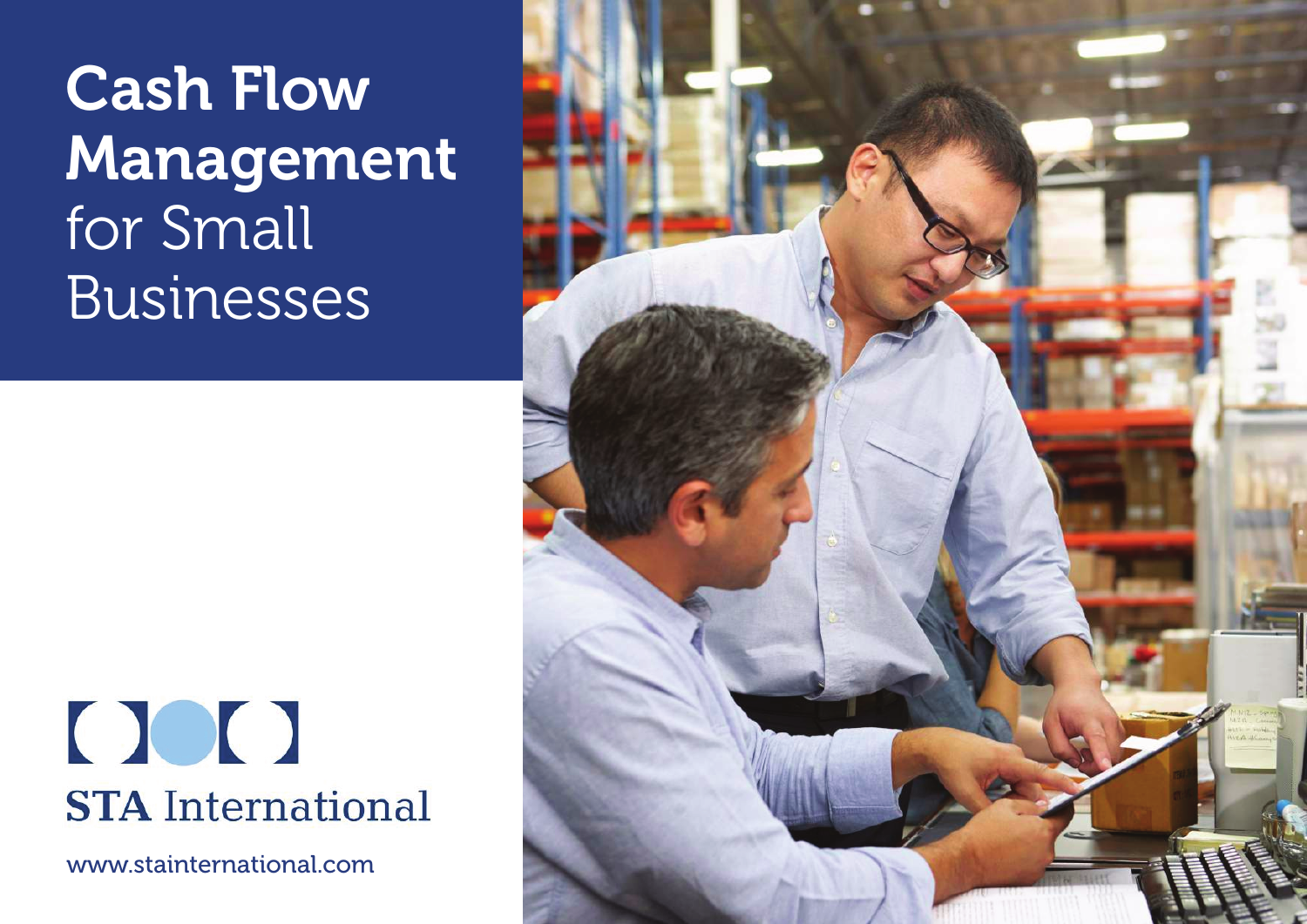# Contents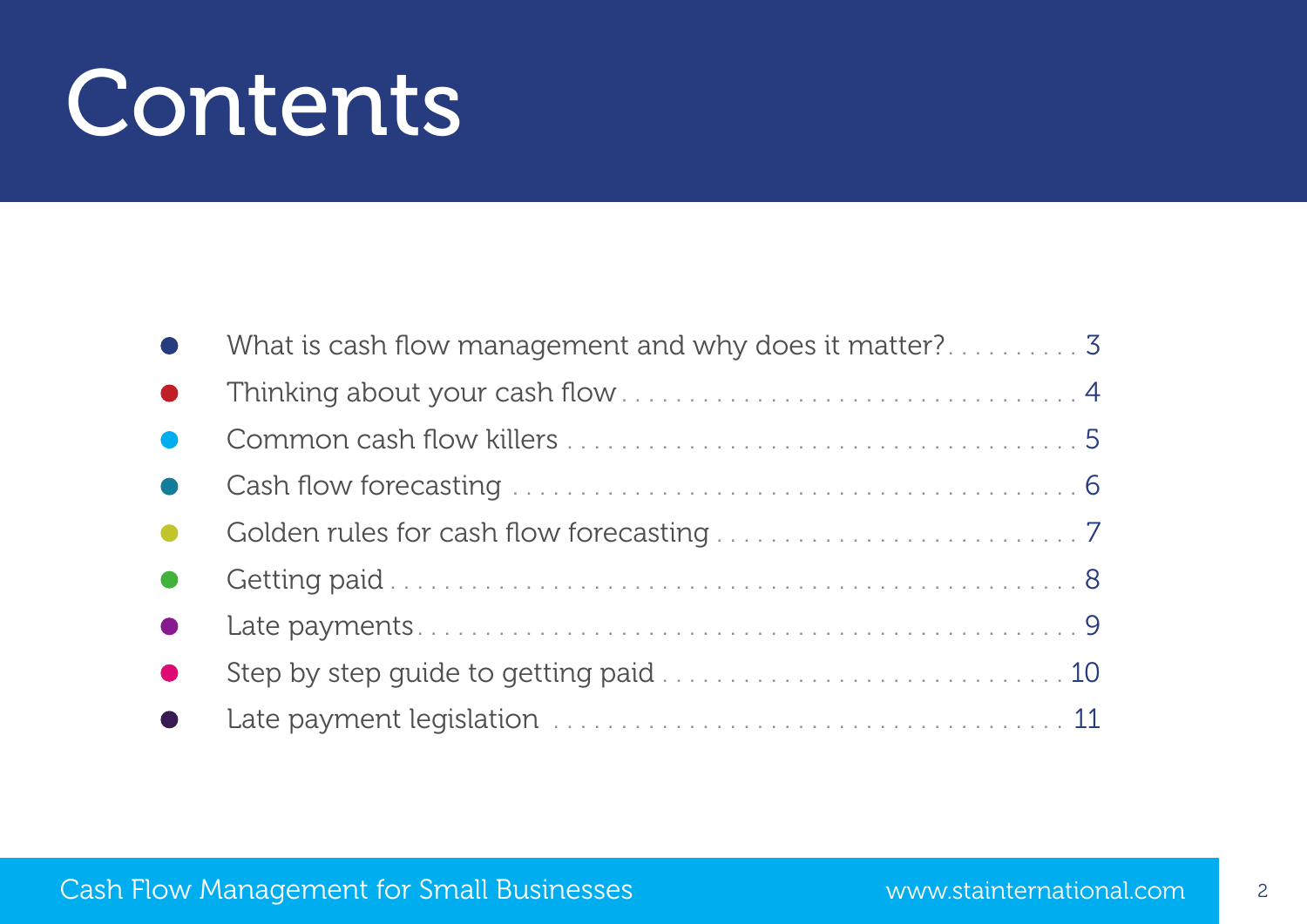### What is cash flow management and why does it matter?

Your business can continue trading and operating for a long time without making any profit, but it doesn't have a chance of survival if it lacks the cash to pay employee salaries, suppliers and creditors.

**£ €**

Good cash flow management is essential to maintain a healthy company that can trade and even extend credit to customers if need be.

Why managing your cash flow matters

The cash flow of your business is not only defined by the general income and outgoing of cash but also by the timing of every transaction – your payments in have to match the payments out, so a good alignment of the two is crucial

Many small businesses fail within the first year of operation, and a good number of these put their failure down to poor cash flow management. If a company consistently has more money going out than coming in, then it cannot continue to operate because it will not be able to meet expenses, pay for new stock or cover employee salaries.



#### Cash Flow Management for Small Businesses Network and Management or Small Businesses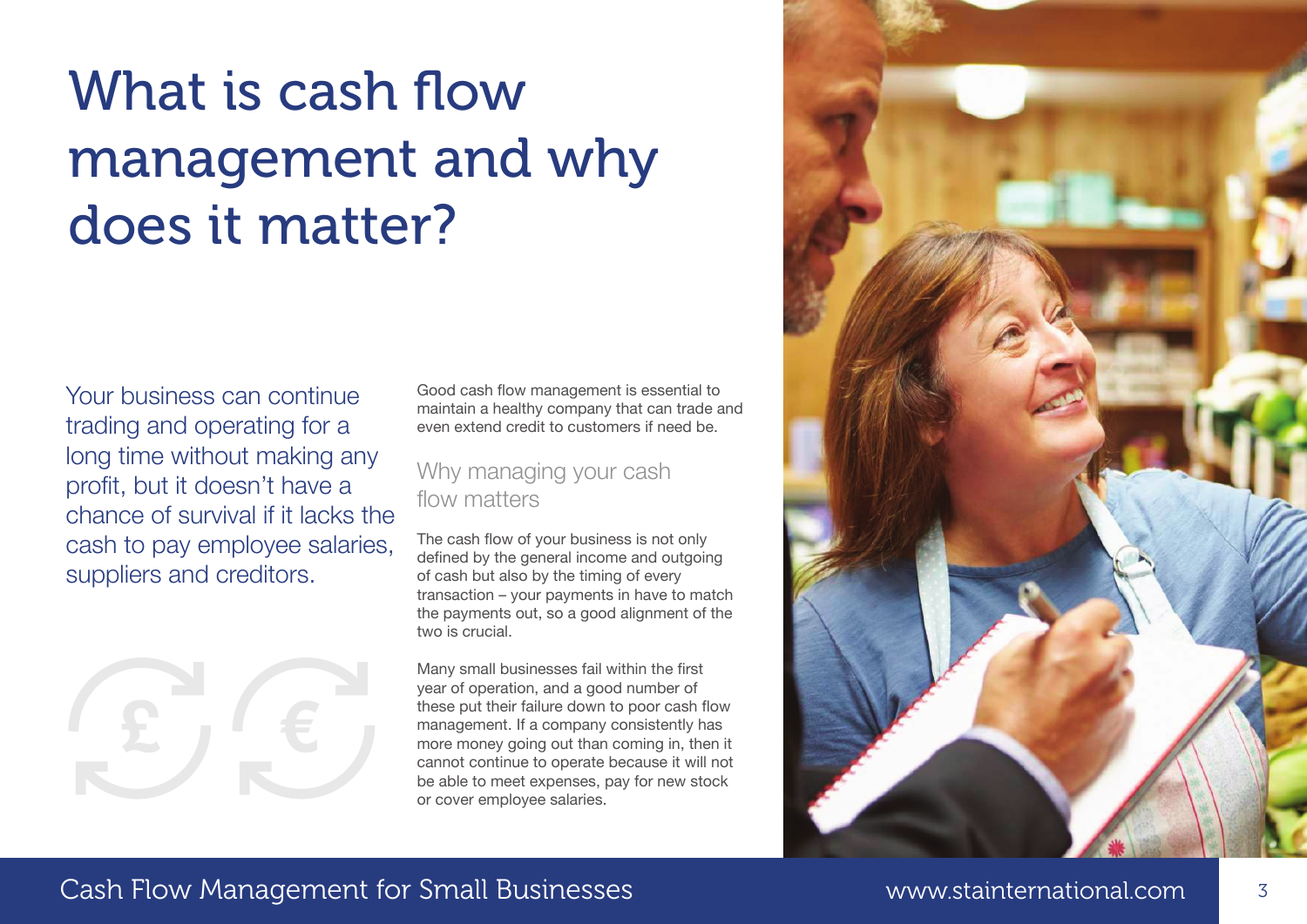

### Thinking about your cash flow

#### Inflows and outflows

A cash flow is comprised of a number of streams, moving both in and out of the business:

- The main inflow will be whatever is made from sales and/or service fees.
- This is supplemented from time to time by new finance, such as a bank loan.
- The main outflow will be business expenditure – this includes salaries, overheads and stock and supply purchases.
- Other outflows include VAT and tax payments, which come out in lump sums on a regular basis and should be scheduled into finance management systems so they don't take you by surprise.

The inflow and outflow of cash equals the overall cash flow for the business, and they have to be carefully regulated to ensure that there is always enough cash available to cover the company's needs. If the outflow exceeds the inflow, the company will begin to falter.

It's important to distinguish between positive cash flow and profit. A company can have a positive cash flow but not be profitable, and it can be profitable but have a negative cash flow.

#### Cash flow gap

The cash flow gap occurs when inflow and outflow payments are not aligned, resulting in time periods when the business is left short of cash. It's a common issue for small businesses where outflows outstrip inflows – for example, materials and other resources may have to be paid for before the customer pays for the completed job.

The outflow timescale will help ensure that the cash flow gap is closed as soon as possible because business owners are able to see where potential problems will occur before they do. Steps can also be taken to cut the cash flow conversion period so that inflows are received as soon as possible.

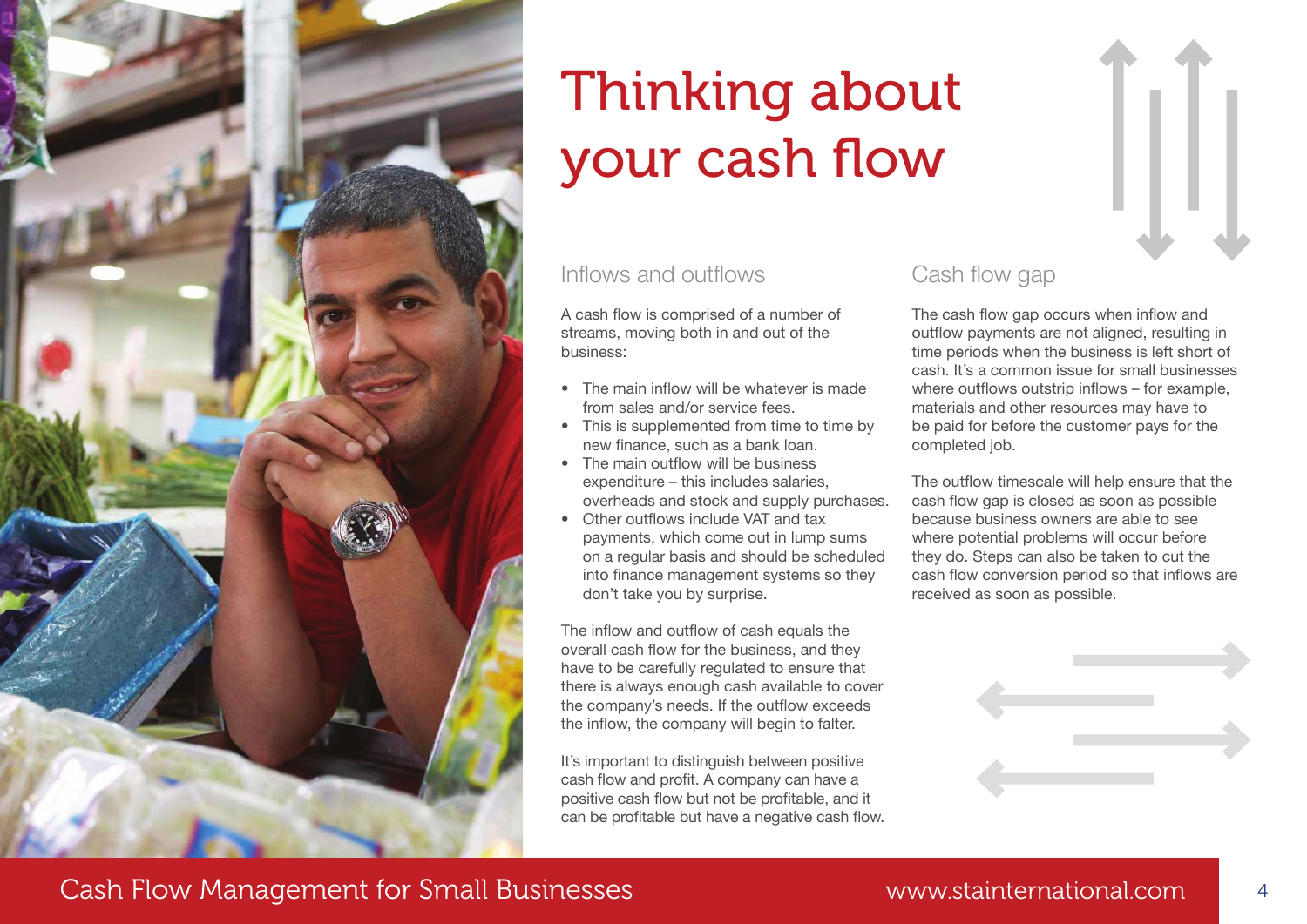### Common cash flow killers

#### Seasonal sales fluctuations 1 Seasonal Sales (2) Late (3) Onexpected (4)

Seasonal drop-offs in sales and revenues are common across many businesses. If not planned for, not only will the fall in sales mean that less cash is coming in, but the inventory that hasn't been sold will be sitting around taking up money – every pound spent on it is a pound that cannot be used in other areas of the business.

### cash reserves

When things do take a downhill turn, it can be extremely beneficial to have a reserve of cash that can be called upon to help keep the company afloat until things can be turned around. If this means borrowing from the bank as opposed to being able to withdraw cash from a reserve bank account, then so be it. This makes forming a good relationship with your business bank essential.

#### Late payments 2

Late payments are an inevitable part of running a business, as suppliers and customers have their own cash flow requirements to meet. This will impact negatively on operations as a whole and means that the invoicing process should be made as simple and clear as possible for customers in order to ensure that they pay their bills more quickly. It's also essential that you have procedures in place for chasing payments in order to avoid late payments turning into bad debts.

#### 5 Not having backup 6 Faster-than- 1 7 Not wanting 8 Faster-thananticipated growth

The faster an organisation grows, the more cash has to be made available for higher staff numbers, bigger office space, more product choices, etc. When these are upfront costs (for instance, a new office will require the first and last month's rent in advance as well as a deposit), revenue streams usually cannot keep up and this creates a cash flow gap which can quickly cripple a business.



There will always be moments when money has to be paid out unexpectedly – they can't be predicted or planned for because the amount of expenditure on the organisation's part won't be known until the problem occurs. It will always be worth having backup cash reserves (see 5 below) but they may not be enough to deal with the issue, so every effort should be made to recover costs owed and/or secure extra short-term finance in order to cover the shortfall.

#### Not wanting to offend

As already noted, late payments can be a particular problem when it comes to maintaining a healthy cash flow, so organisations need to learn that it is alright to ask for payment if it doesn't look like it is forthcoming. Conversely, extensions can be granted as long as the organisation won't subsequently be thought of as a pushover.



How can a cash flow be defined as either positive or negative if accurate and up-to-date records aren't kept? If they're not kept updated, a cash flow can very easily become negative, and it will be difficult to turn things around when the accounts first have to be brought up-to-date. Keeping records clear and sorted by date is the first step in maintaining a positive cash flow.



There are far too many outgoings than any business owner can manage in his or her head – not only is it difficult to remember them all, but there's no chance of anyone being able to mentally organise them well enough to see where potential shortfalls might occur down the line. Make sure you have a system for tracking your expenses and when payment is due.

#### Cash Flow Management for Small Businesses The Cash Survey www.stainternational.com 5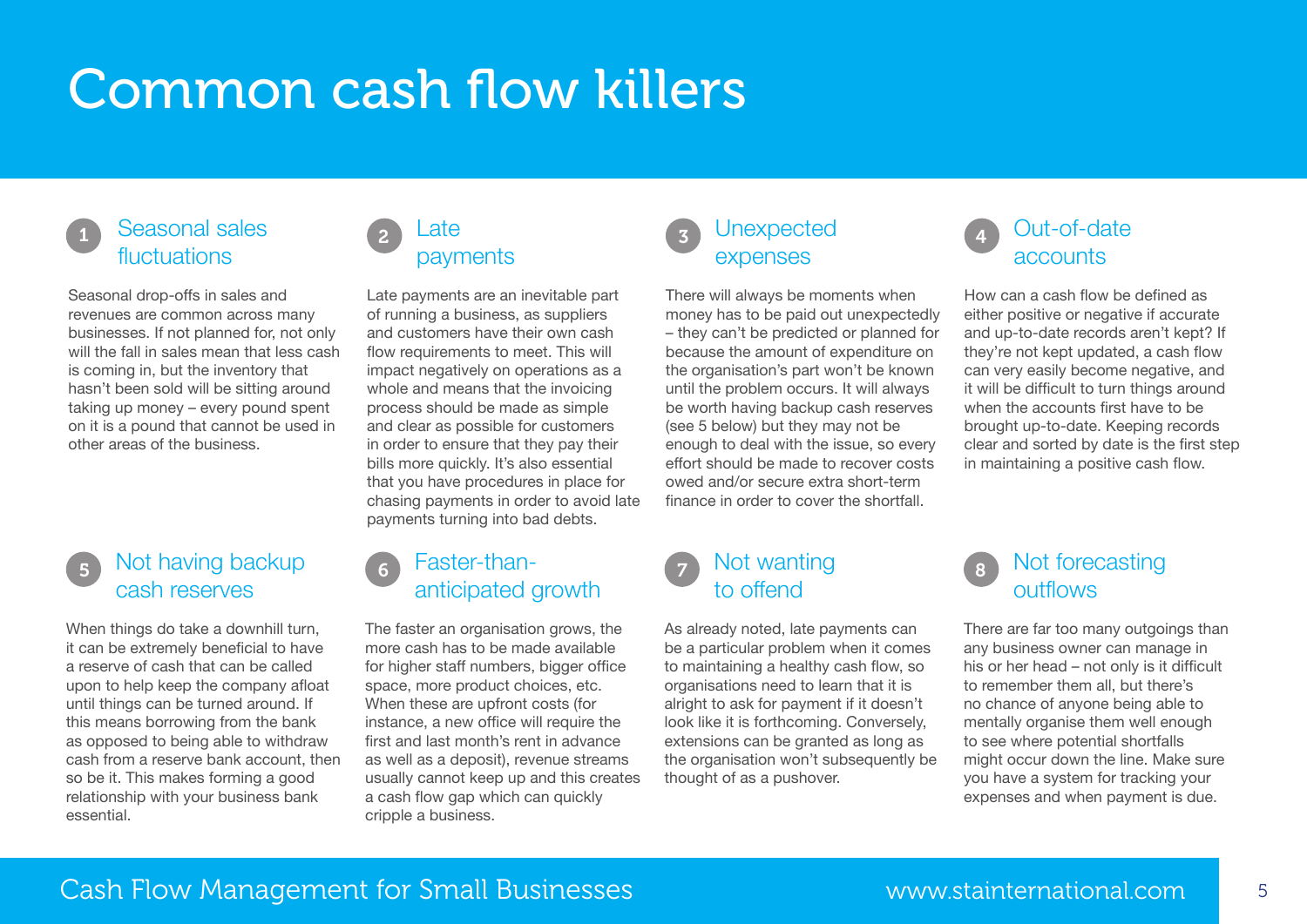### Cash flow forecasting



One of the most important things you can do to stay on top of your cash flow is to maintain a month-to-month (or week-to-week or day-to-day, if needed) projection of your outflow timescales and amounts. This covers absolutely everything, from amounts paid to suppliers to salaries and electricity bills.

An outflow projection document should:

- show users where potential shortfalls will occur
- ensure that payments to vendors and creditors can be made at the correct times
- identify any issues that might exist with regard to payments being received

.

• be suitable for external stakeholders, such as banks, to examine so that they are satisfied about the business's solvency. This makes them more likely to extend credit or provide new finance as and when it is needed.

Accounting software can be used to project cash outflows, but a well ordered Excel spreadsheet can be just as effective. The figures can then be used to compare projections against actual results, assess whether you can take on any new major projects and flag up areas that need attention such as sales figures dropping or profit margins diminishing.

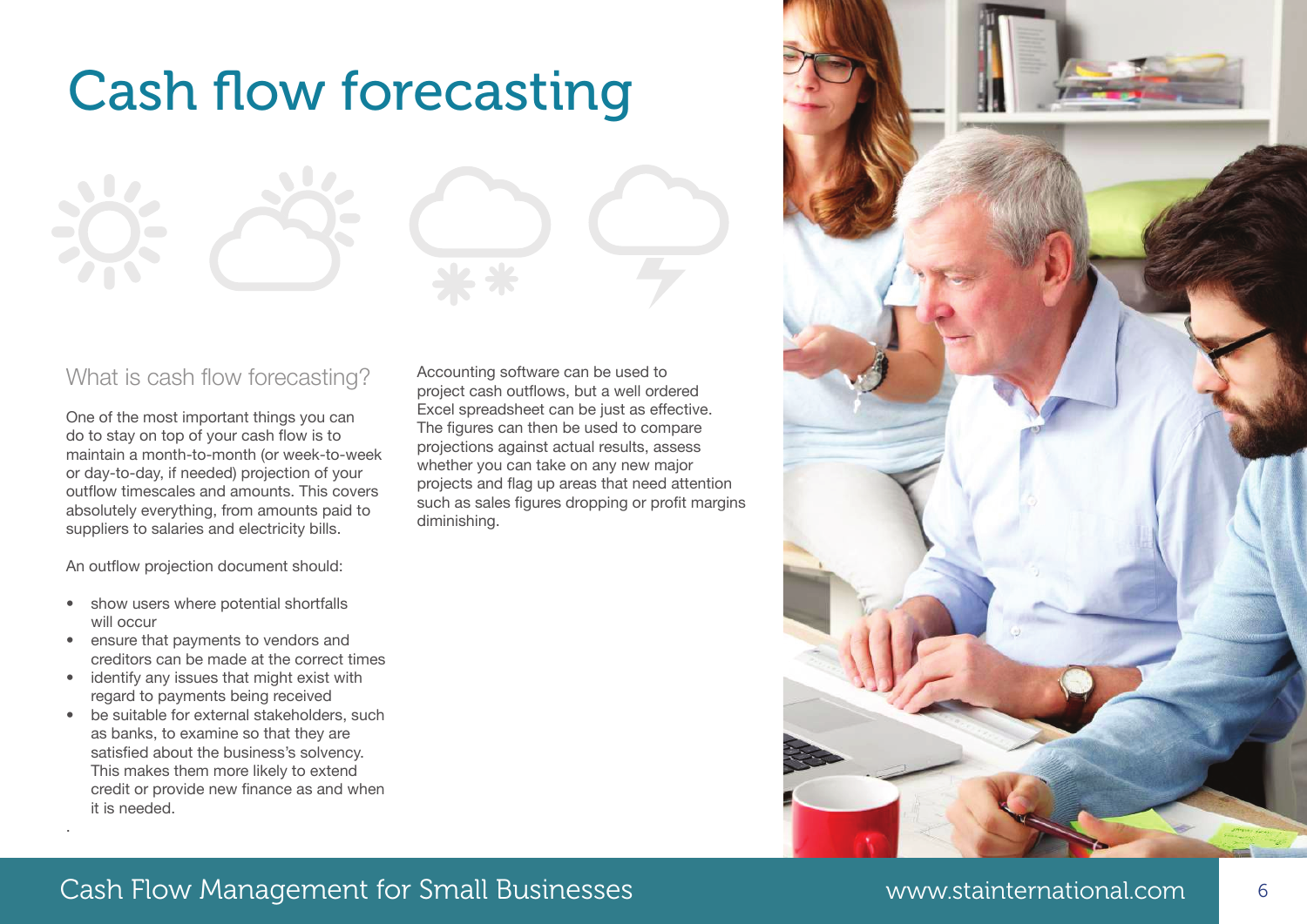### Golden rules for cash flow forecasting

#### Be realistic

There's no point making unrealistic predictions about expected income over six months or a year because it will completely skew the forecast and could end up with a company spending much more because of what it thinks is coming in. When that doesn't happen, the outflow doesn't match the inflow and the business begins to suffer.

#### Remember the definitions of income and cost

Submitting an invoice does not mean that that money is suddenly sitting in the bank waiting to be spent – until it is paid, it shouldn't be touched. Similarly, a cost is money that has physically come out of the account. If payment can be rescheduled, this will help to balance the accounts and offer some breathing space if cash flow problems develop in the interim.

#### Include every aspect of outflow

Even if something seems too small (like a postage fee) to include in the forecast, it should be included to be on the safe side. Those small fees can add up and if a business is on a knife-edge in financial terms, they can be the death of it. The responsible thing is to keep track of them, even if they don't seem significant in the short term.

#### Plan multiple scenarios

Your cash flow forecast should always be flexible and that means planning for multiple scenarios. As already discussed, unexpected expenses will always occur and sales and revenue can easily come up short. Although you can't predict everything you can plan based on different potential outcomes.

For example, a sales cash flow forecast might have three versions: one that forecasts what will happen if the expected inflow is raised; one that forecasts what will happen if the inflow is 15% (for example) higher than what was expected; and one that forecasts what will happen if the inflow is 15% lower.

#### Factor in fixed and variable costs

Some costs, such as broadband, will be classed as fixed and not change from month to month, while other costs, such as electricity, will be classed as variable. Other costs will be tied to the overall successes or failures of the business – for instance, a strong selling period will necessitate buying more stock than usual. The forecast should be regularly tweaked to allow for the variable costs as and when they arise.

#### Plan for seasonality

One of the benefits of a cash flow forecast is that it can help to plan expenditure during slow times when income isn't as readily forthcoming – for instance, a business that sells beachwear will need to make sure that outgoings are carefully managed during winter or that cash reserves are built up during the summer season.

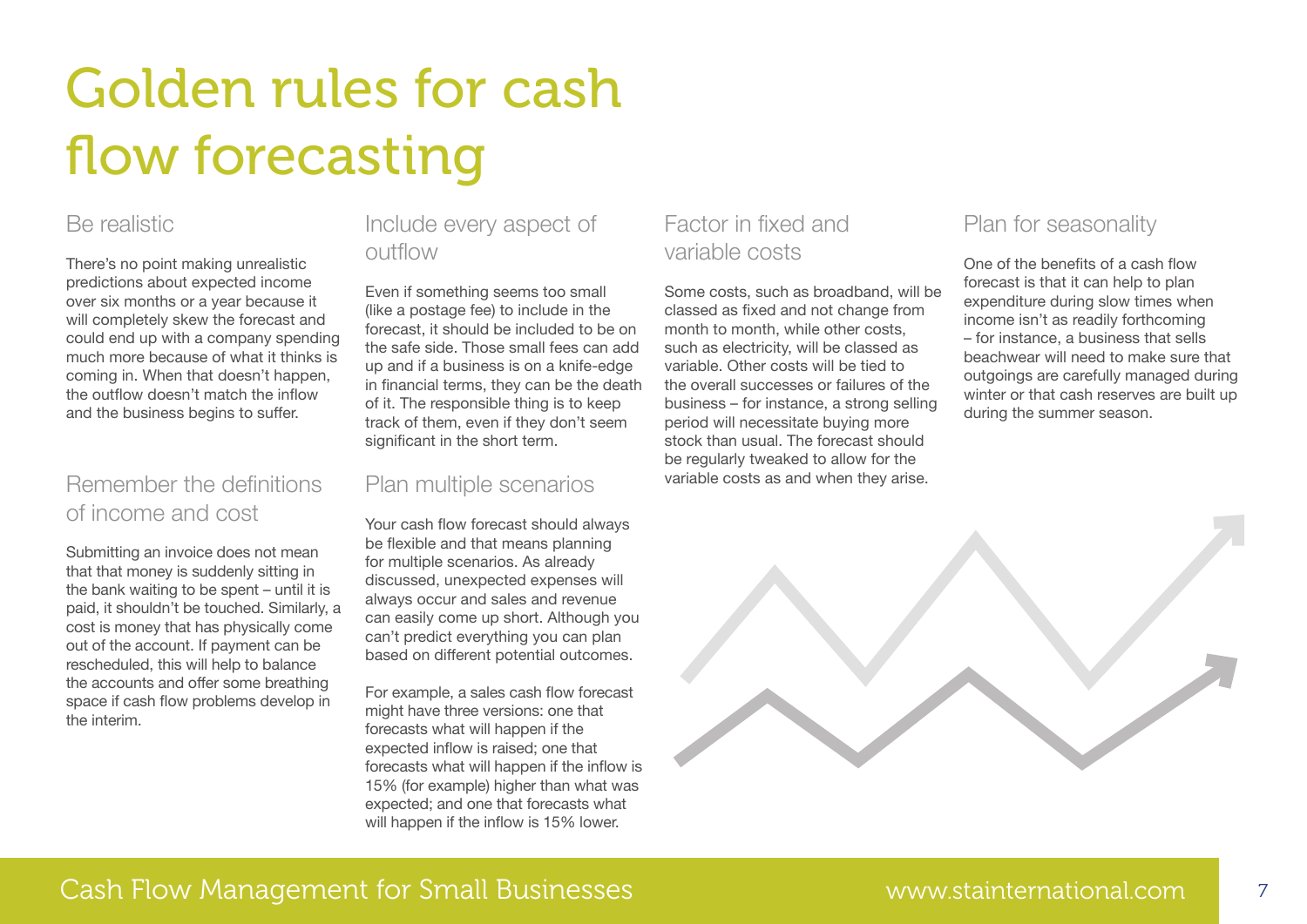## Getting paid

### Tips for invoicing



terms

Many invoices are still paid an average of two weeks late despite stating clear payment terms. With this in mind, terms could be renegotiated so that payment is due within a fortnight, a reasonable amount of time. Then, if payment is made two weeks late, it is equal to the original credit terms of 30 days.



#### Use invoice numbers

Splitting payments across multiple invoices so payments can be dealt with over different billing periods can be difficult to reconcile and keep track of. Clearly numbering every invoice will be a vital way of ensuring that the right payments are being made at the right time.



VAT numbers are often forgotten when a VAT-registered company is invoicing someone who is also VATregistered. An invoice that contains the originator's VAT number, the rate of VAT and a unique invoice number must be submitted in order to satisfy HMRC's requirements.



It can be beneficial if reminder emails are sent out when payment is due or nearly due, as invoices can be left at the bottom of a pile of paperwork (whether inadvertently or deliberately) and forgotten about. Gentle reminders will jog the memories of those who deal with accounts and payments.



Keep things concise

Keeping records of completed work is essential if invoices are not going to be submitted immediately – this ensures the amounts specified are correct. Invoices should be kept simple and concise so that recipients can clearly see how much they owe, what for and when it should be paid by. The clearer the information is, the quicker payment will be made.

#### Include clear late payment terms and conditions

All businesses have a statutory right to claim interest and costs on late payments, as defined by the Late Payment of Commercial Debts Regulations 2013. Make use of this legislation (see page 11) and encourage buyers to pay on time. You don't have to tell your customers that you will claim Late Payment interest, compensation



or costs if they fail to pay on time before they have actually breached your payment terms. However, it may be beneficial for your cash flow to tell them in advance of your intentions, should payment be made late. You could put warnings to this effect on your invoices; your statements and in your terms of business.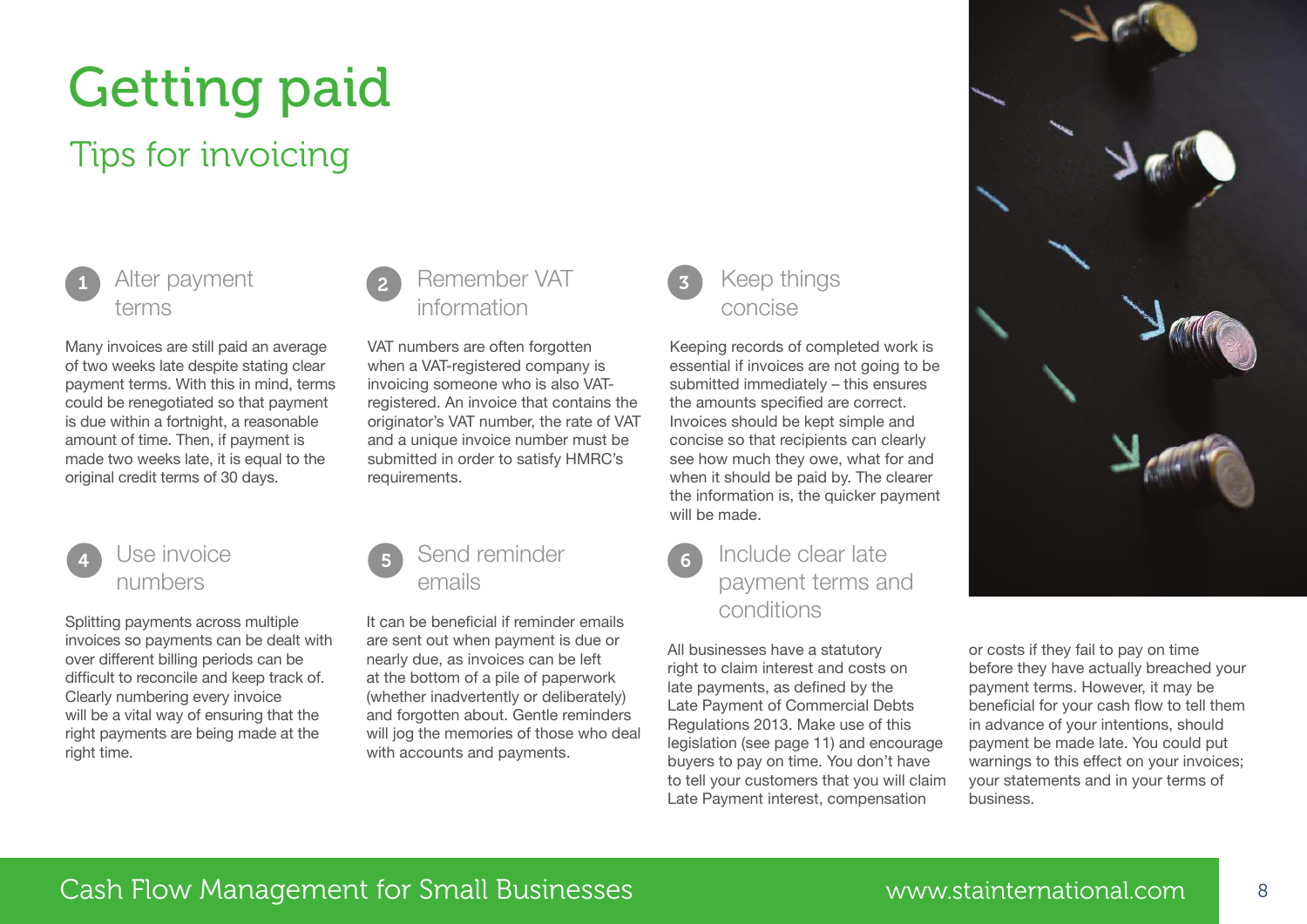### Late payments

Companies and businesses are often left with no other choice than to ask for customers who haven't paid within the time limit set out by the sale terms of agreement to pay them. This is one of the factors that can contribute to the cash flow suffering, and it's important that you are able to ask for payment in a respectful but firm way, especially when the customer has missed the deadline to send payment through.

It's important to always set clear terms of sale, as much to protect the company as anything else – if things get as far as court, these will be vital evidence that the non-payer is the party in the wrong. However, there will always be some customers who can't pay on time.

There are four types of late-paying customers:

#### Chronic late payers

These customers pay eventually, but they drain cash flows so it's worth setting up automatic invoice reminders to be sent out to try and prompt them into paying sooner.

#### Clients who can't afford to pay yet

Other people have cash flow issues as well, so they may simply be unable to pay by the agreed-upon date. In cases like these, it's important to pick up the phone and find

out what's going on – they can be offered extensions if it will help to maintain a good relationship.

#### Clients for whom your invoice isn't a pressing one

Some customers may have a lot of bills to pay before they get to this one, so issuing late fees or demanding immediate full payment won't work. Consider arranging a payment plan that allows them to pay in instalments.

#### Clients who disappear

Unfortunately, some customers simply disappear before paying their bill and can't be found again. While collection agencies could trace them and obtain payment from them eventually, the extra time, effort and cost required may make this option uneconomic. If it is decided not to pursue them, the invoice should be written off and the customer added to a blacklist.



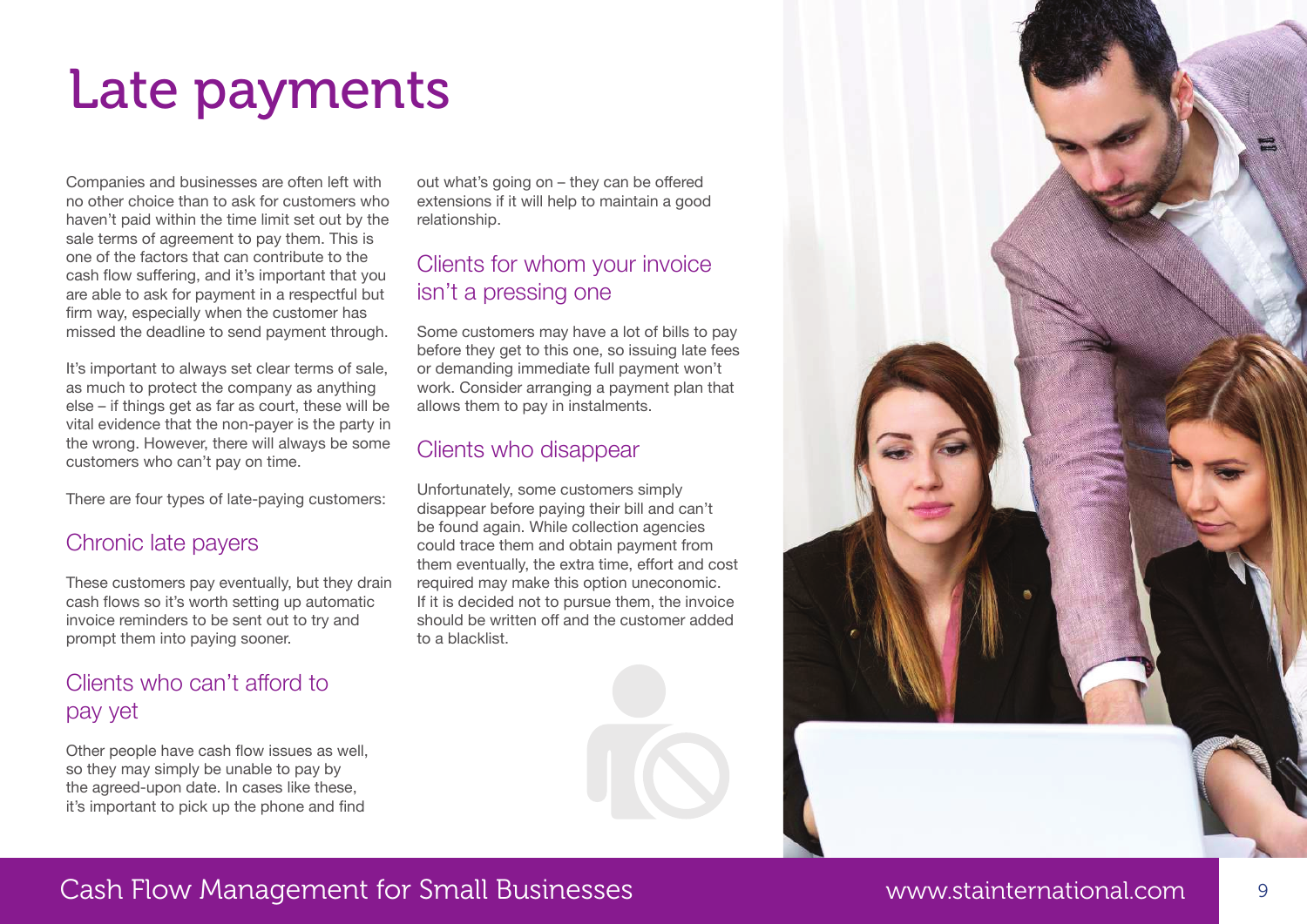

### Step by step guide to getting paid

5

6

7

Send an email or make a phone call to the customer to ensure that the invoice has been received and that there are no issues with the work that is being invoiced for.

If payment hasn't been received by the specified date, send a statement of the account (NOT a request for payment) to the customer.

2

3

4

When a week past the payment due date has been reached without anything being received, send a polite reminder email or letter.

At some point between 7 and 14 days overdue, call the accounts department and find out what has happened with payment. Write down any promise of payment and follow up via email.

At 14 days past the payment due date, send a stronger reminder email or letter that brings up the possibility of late payment charges.

From day 15 to day 30, stay in contact with the customer until payment has been resolved – if your contract allows you to stop working for reasons of nonpayment, inform them of that.

If no payment has been received by day 30, it's time to consider instructing a Debt Collection Agency or Solicitor – can you afford to continue working for them when they haven't paid? Would your relationship survive taking the dispute to the next level, and does it matter?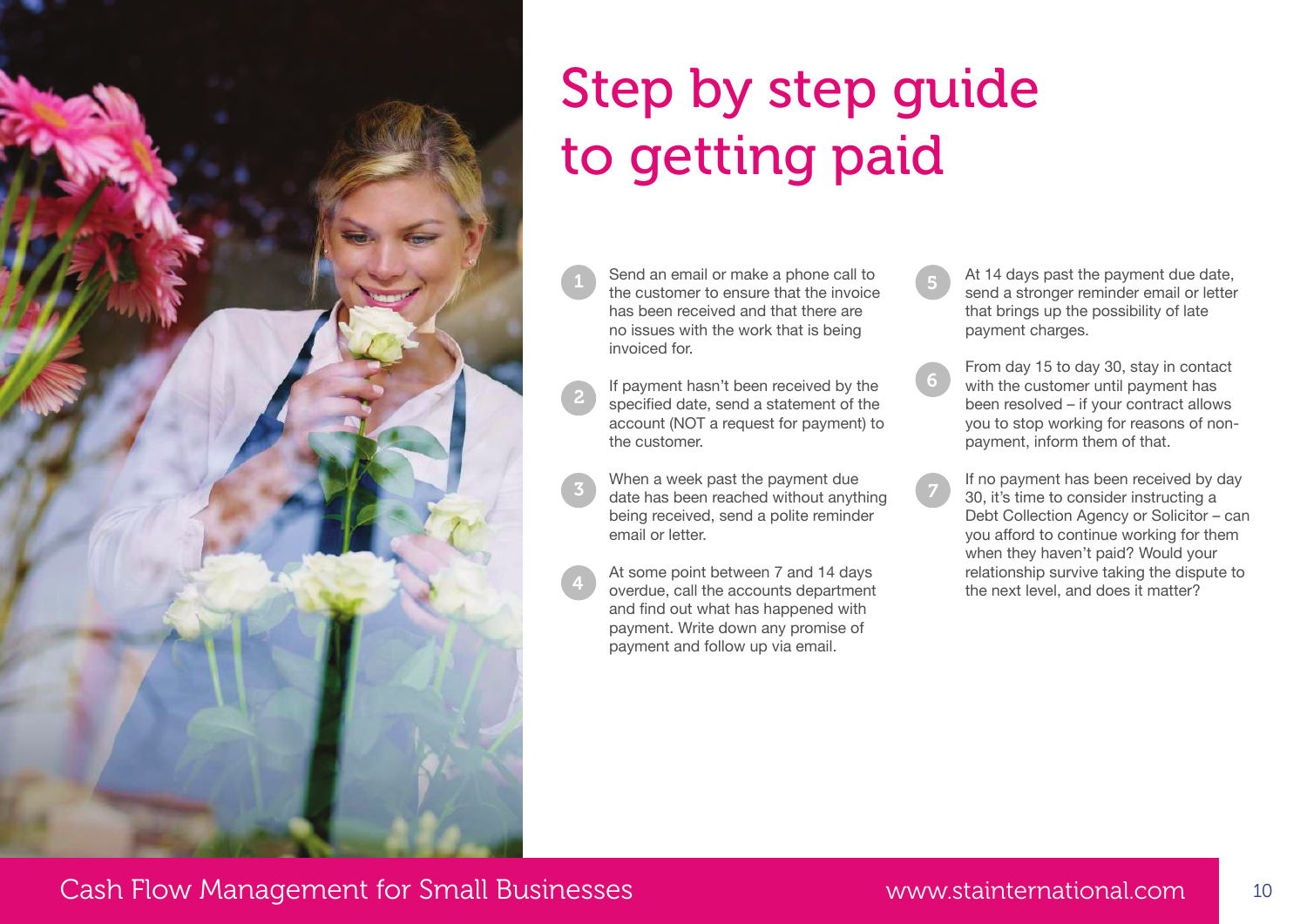### Late payment legislation

All businesses have the statutory right to take advantage of the late payment legislation, first introduced as the Late Payment of Commercial Debts (Interest) Act 1998 and modified in 2013 by The Late Payment of Commercial Debts Regulations.

This legislation entitles businesses to:

- claim interest for late payment
- claim reasonable debt recovery costs, unless the supplier has acted unreasonably
- challenge contractual terms that do not provide a substantial remedy against late payment
- have "representative bodies" challenge contractual terms that are grossly unfair on behalf of SMEs.

Specified payment amounts can be anywhere from a penny to amounts in excess of £10,000, with claimants also able to charge 8% interest above the base rate in addition to fixed costs to cover any collection costs they might have incurred, see table opposite.

The legislation's aim, in addition to giving claimants protection against companies who don't pay on time, is to encourage those companies to pay on time in the first place and resolve these issues before they occur. The legislation should be treated as a standard part of payment terms and contracts so that customers are aware that they could face legal action if it is required.

| Invoice amount     | <b>Fixed costs</b> |
|--------------------|--------------------|
| £0.01 - £999.99    | £40                |
| £1,000 - £9,999.99 | £70                |
| $£10,000 +$        | £100               |

A Debt Collection Agency can charge its collection costs to late paying customers and this provides a free-of-charge collection service when they are successful.

Claimants have up to six years after the dispute to make a legal claim for late payment in England, Wales and Northern Ireland, and up to five years in Scotland. It can be beneficial to clearly state as part of a company's payment terms that this is an option available for them to take.